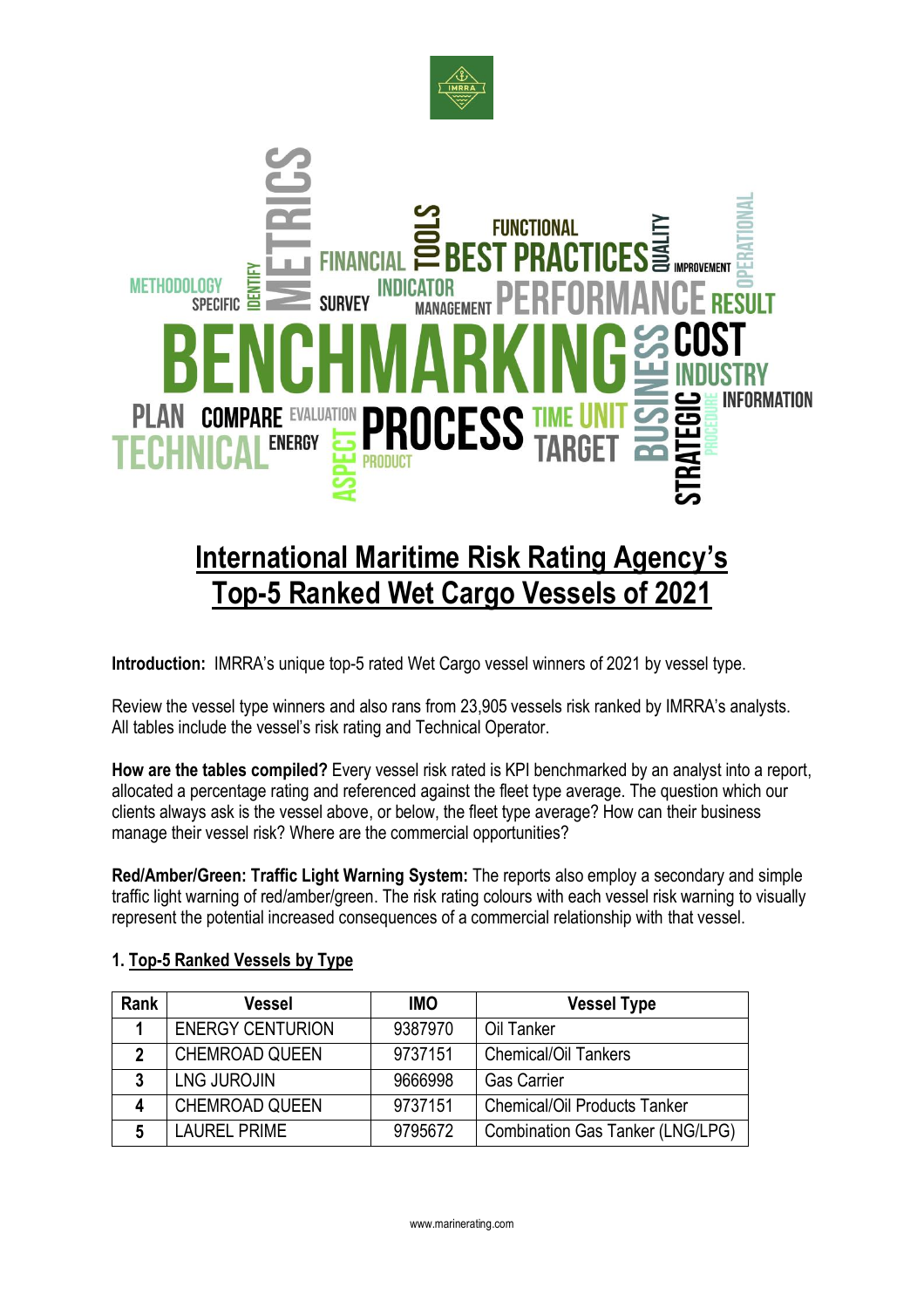| Rank            | Name                               | <b>IMO</b>    | <b>Vessel Type</b> | <b>Manager</b>                                  | <b>Risk</b> |
|-----------------|------------------------------------|---------------|--------------------|-------------------------------------------------|-------------|
|                 |                                    | <b>Number</b> |                    |                                                 | Rating      |
| 1               | <b>ENERGY</b><br><b>CENTURION</b>  | 9387970       | <b>Oil Tanker</b>  | <b>Enterprises Shipping &amp; Trading</b><br>Sa | 23%         |
| $\overline{2}$  | <b>SEARHYTHM</b>                   | 9880350       | Oil Tanker         | Valles Steamship Canada Ltd                     | 24%         |
| 3               | <b>STELLATA</b>                    | 9732230       | Oil Tanker         | Neda Maritime Agency Co Ltd                     | 24%         |
| 4               | <b>SHINSEI MARU</b>                | 9759850       | Oil Tanker         | Eneos Ocean Shipmanagement                      | 24%         |
| 5               | <b>EAGLE</b><br><b>BERGEN</b>      | 9676137       | Oil Tanker         | Osm Ship Management AS                          | 25%         |
| 5               | <b>FRONT DUKE</b>                  | 9771339       | Oil Tanker         | Osm Maritime Ship Management<br>Pte Ltd         | 25%         |
| 5               | STI<br><b>CONNAUGHT</b>            | 9697600       | Oil Tanker         | Optimum Ship Services Ltd                       | 25%         |
| $5\phantom{.0}$ | <b>ENERGY</b><br><b>CHALLENGER</b> | 9288265       | Oil Tanker         | Enterprises Shipping & Trading<br>Sa            | 25%         |
| 5               | <b>DHT TIGER</b>                   | 9733959       | Oil Tanker         | Goodwood Ship Management Pte<br>Ltd             | 25%         |
| 5               | GULF CORAL                         | 9389851       | Oil Tanker         | Gulf Energy Maritime Gem Pjsc                   | 25%         |
| 5               | <b>DS VENTURE</b>                  | 9522180       | Oil Tanker         | Ds Tankers Gmbh & Co Kg                         | 25%         |
| 5               | <b>FRANKOPAN</b>                   | 9796731       | Oil Tanker         | Tankerska Plovidba                              | 25%         |
| $5\phantom{.0}$ | <b>JAG AMISHA</b>                  | 9388924       | Oil Tanker         | The Great Eastern Shipping Co<br>Ltd            | 25%         |
| 5               | <b>BODIL</b><br><b>KNUTSEN</b>     | 9472529       | Oil Tanker         | Knot Management As                              | 25%         |
| 5               | <b>OLYMPIC LUNA</b>                | 9731157       | Oil Tanker         | Springfield Shipping Co. Panama<br>S.A.         | 25%         |

# **2. Oil Tankers Top-5 Vessels – Average Vessel Type Risk Rating 37%**

# **2. Chemical/Oil Products Tankers Top-5 Vessels – Average Vessel Risk Rating 37%**

| Rank           | Name                            | <b>IMO</b><br><b>Number</b> | <b>Vessel Type</b>                            | <b>Manager</b>                              | <b>Risk Rating</b> |
|----------------|---------------------------------|-----------------------------|-----------------------------------------------|---------------------------------------------|--------------------|
| 1              | <b>CHEMROAD</b><br><b>QUEEN</b> | 9737151                     | <b>Chemical/Oil</b><br><b>Products Tanker</b> | lino Marine Service Co<br>Ltd               | 24%                |
| $\mathfrak{p}$ | <b>ENERGY</b><br><b>PATRIOT</b> | 9388003                     | Chemical/Oil Products<br>Tanker               | Enterprises Shipping &<br><b>Trading SA</b> | 24%                |
| 3              | <b>HIGH</b><br><b>VOYAGER</b>   | 9681845                     | Chemical/Oil Products<br>Tanker               | d'Amico Società di<br>Navigazione SpA       | 24%                |
| 4              | <b>MORNING</b><br><b>GLORY</b>  | 9877793                     | <b>Chemical/Oil Products</b><br>Tanker        | V Ships Norway As                           | 24%                |
| 5              | ST. PAULI                       | 9790373                     | Chemical/Oil Products<br>Tanker               | Meiji Shipping<br>Group. MMS Co.            | 25%                |
| 5              | <b>STI LA BOCA</b>              | 9785718                     | Chemical/Oil Products<br>Tanker               | Zenith Gemi Isletmeciligi<br>A.s.           | 25%                |
| 5              | <b>EMPIRE STATE</b>             | 9408126                     | Chemical/Oil Products<br>Tanker               | Intrepid Ship<br>Management<br>Incorporated | 25%                |
| 5              | <b>GREEN SEA</b>                | 9669926                     | Chemical/Oil Products<br>Tanker               | Aegean Shipping<br>Management Sa            | 25%                |
| 5              | <b>KLEON</b>                    | 9730945                     | <b>Chemical/Oil Products</b><br>Tanker        | Halkidon Shipping<br>Corporation            | 25%                |
| 5              | ECO LOS<br>ANGELES              | 9877559                     | Chemical/Oil Products<br>Tanker               | Central Mare Inc                            | 25%                |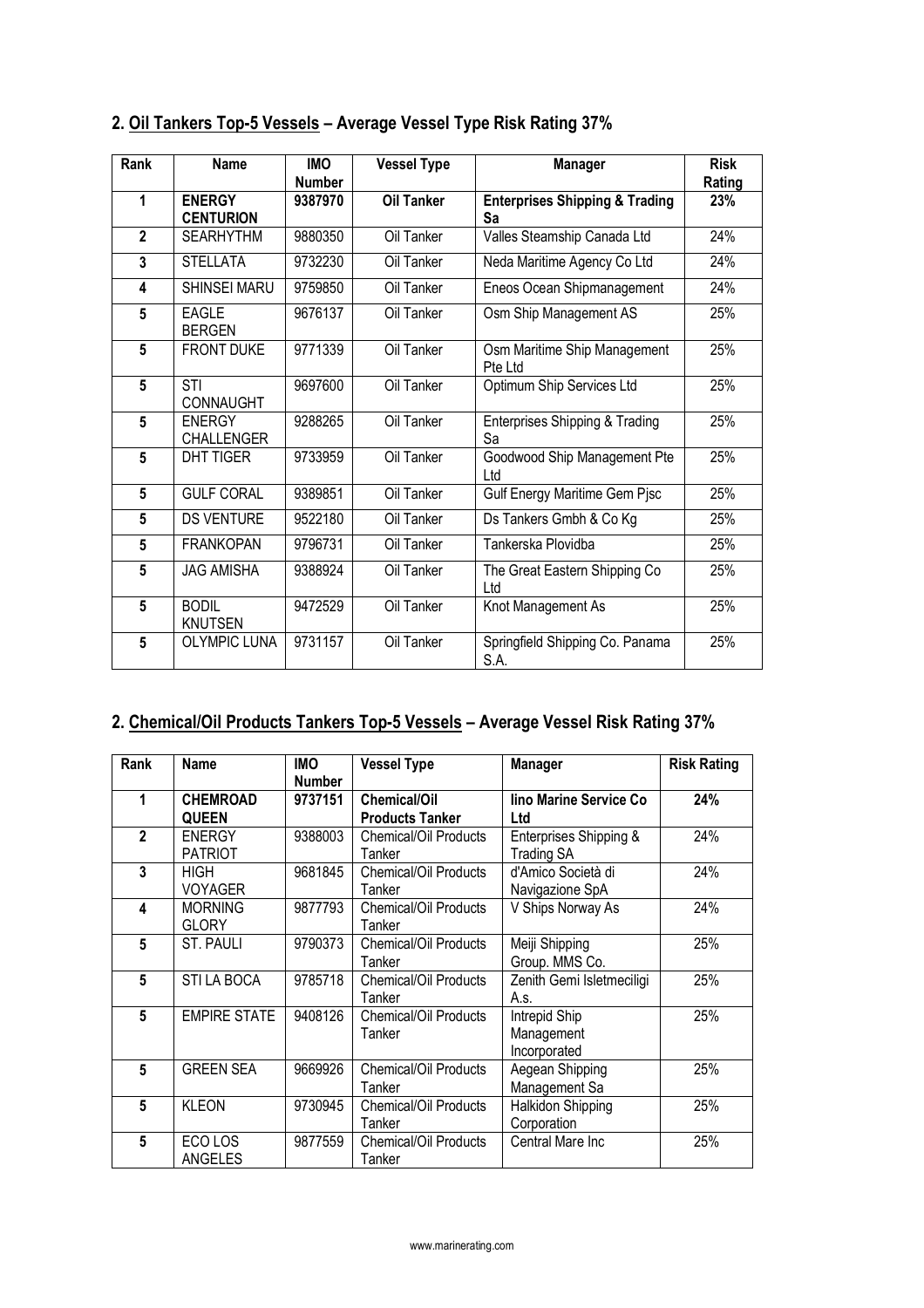| ZOILO                          | 9704441 | Chemical/Oil Products<br><b>Fanker</b> | Tankerska Plovidba | 25% |
|--------------------------------|---------|----------------------------------------|--------------------|-----|
| ECO JOSHUA<br><b>PARK</b>      | 9877585 | Chemical/Oil Products<br>Fanker        | Central Mare Inc   | 25% |
| <b>CRIMSON</b><br><b>PEARL</b> | 9812755 | Chemical/Oil Products<br>⊺anker        | CENTRAL MARE Inc.  | 25% |

# **3. Gas Carriers Top-5 Vessels – Average Vessel Risk Rating 36%**

| Rank           | Name                        | <b>IMO</b><br><b>Number</b> | <b>Vessel Type</b> | <b>Manager</b>                     | <b>Risk Rating</b> |
|----------------|-----------------------------|-----------------------------|--------------------|------------------------------------|--------------------|
|                | <b>LNG JUROJIN</b>          | 9666998                     | <b>Gas Carrier</b> | <b>Mol Lng Transport Co</b><br>Ltd | 24%                |
| $\mathfrak{p}$ | MAPLE GAS                   | 9800491                     | <b>Gas Carrier</b> | lino Marine Service Co<br>Ltd      | 25%                |
| 3              | <b>BRINJAL</b>              | 2338505                     | <b>Gas Carrier</b> | Die HGK Shipping<br>GmbH           | 26%                |
| 3              | <b>LA MANCHA</b><br>KNUTSEN | 9721724                     | <b>Gas Carrier</b> | Knutsen Oas Shipping<br>AS.        | 26%                |
| 4              | <b>BWIFO</b>                | 9703019                     | <b>Gas Carrier</b> | W Fleet Management<br>AS           | 27%                |
| 4              | LNG<br><b>FUKUROKUJU</b>    | 9666986                     | Gas Carrier        | Mol Lng Transport Co<br>Ltd        | 27%                |
| 4              | <b>LOTUS CORAL</b>          | 9643996                     | Gas Carrier        | Star Management<br>Associates      | 27%                |
| 4              | <b>NADESHIKO</b><br>GAS     | 9534810                     | Gas Carrier        | lino Gas Transport Co<br>Ltd       | 27%                |

# **4. Chemical/Oil Products Tanker Top-5 Vessels – Average Vessel Risk Rating 37%**

| Rank           | Name                | <b>IMO</b>    | <b>Vessel Type</b>           | <b>Manager</b>            | <b>Risk Rating</b> |
|----------------|---------------------|---------------|------------------------------|---------------------------|--------------------|
|                |                     | <b>Number</b> |                              |                           |                    |
| 1              | <b>CHEMROAD</b>     | 9737151       | <b>Chemical/Oil</b>          | lino Marine Service Co    | 24%                |
|                | <b>QUEEN</b>        |               | <b>Products Tanker</b>       | Ltd                       |                    |
| $\overline{2}$ | <b>ENERGY</b>       | 9388003       | Chemical/Oil Products        | Enterprises Shipping &    | 24%                |
|                | <b>PATRIOT</b>      |               | Tanker                       | <b>Trading SA</b>         |                    |
| 3              | <b>HIGH</b>         | 9681845       | <b>Chemical/Oil Products</b> | d'Amico Società di        | 24%                |
|                | <b>VOYAGER</b>      |               | Tanker                       | Navigazione SpA           |                    |
| 4              | <b>MORNING</b>      | 9877793       | Chemical/Oil Products        | V Ships Norway As         | 24%                |
|                | <b>GLORY</b>        |               | Tanker                       |                           |                    |
| 5              | ST. PAULI           | 9790373       | Chemical/Oil Products        | Meiji Shipping            | 25%                |
|                |                     |               | Tanker                       | Group. MMS Co.            |                    |
| 5              | STI LA BOCA         | 9785718       | Chemical/Oil Products        | Zenith Gemi Isletmeciligi | 25%                |
|                |                     |               | Tanker                       | A.s.                      |                    |
| 5              | <b>EMPIRE STATE</b> | 9408126       | Chemical/Oil Products        | Intrepid Ship             | 25%                |
|                |                     |               | Tanker                       | Management                |                    |
|                |                     |               |                              | Incorporated              |                    |
| 5              | <b>GREEN SEA</b>    | 9669926       | Chemical/Oil Products        | Aegean Shipping           | 25%                |
|                |                     |               | Tanker                       | Management Sa             |                    |
| 5              | <b>KLEON</b>        | 9730945       | Chemical/Oil Products        | Halkidon Shipping         | 25%                |
|                |                     |               | Tanker                       | Corporation               |                    |
| 5              | ECO LOS             | 9877559       | Chemical/Oil Products        | Central Mare Inc          | 25%                |
|                | ANGELES             |               | Tanker                       |                           |                    |
| 5              | <b>ZOILO</b>        | 9704441       | Chemical/Oil Products        | Tankerska Plovidba        | 25%                |
|                |                     |               | Tanker                       |                           |                    |